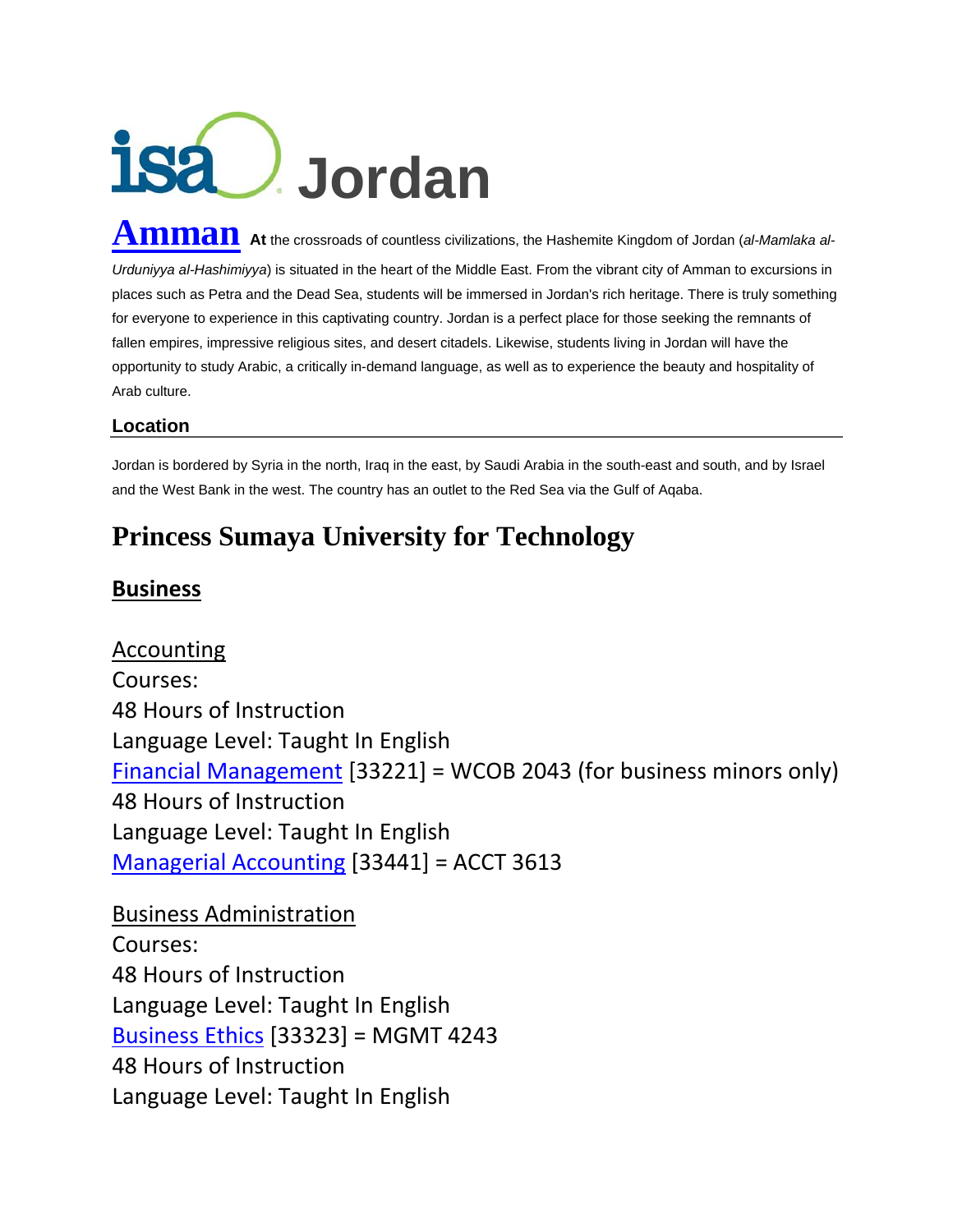Distribution Channels [33436] = MKTG 399T 48 Hours of Instruction Language Level: Taught In English Engineering Management [33420] = No transfer 48 Hours of Instruction Language Level: Taught In English Financial Planning and Control [33205] = FINN 399T 48 Hours of Instruction Language Level: Taught In English Health Care Management [33206] = No transfer 48 Hours of Instruction Language Level: Taught In English Hotel Management [33426] = No transfer 48 Hours of Instruction Language Level: Taught In English Human Resources [33422] = MGMT 399T 48 Hours of Instruction Language Level: Taught In English International Marketing [33236] = MKTG 3433 48 Hours of Instruction Language Level: Taught In English Introduction to Business Administration [33121] = MGMT 199T 48 Hours of Instruction Language Level: Taught In English Knowledge Management [33308] = MGMT 399T 48 Hours of Instruction Language Level: Taught In English Marketing Management [33429] = MKTG 4853 48 Hours of Instruction Language Level: Taught In English Organizational Behavior [33203] = MGMT 399T 48 Hours of Instruction Language Level: Taught In English